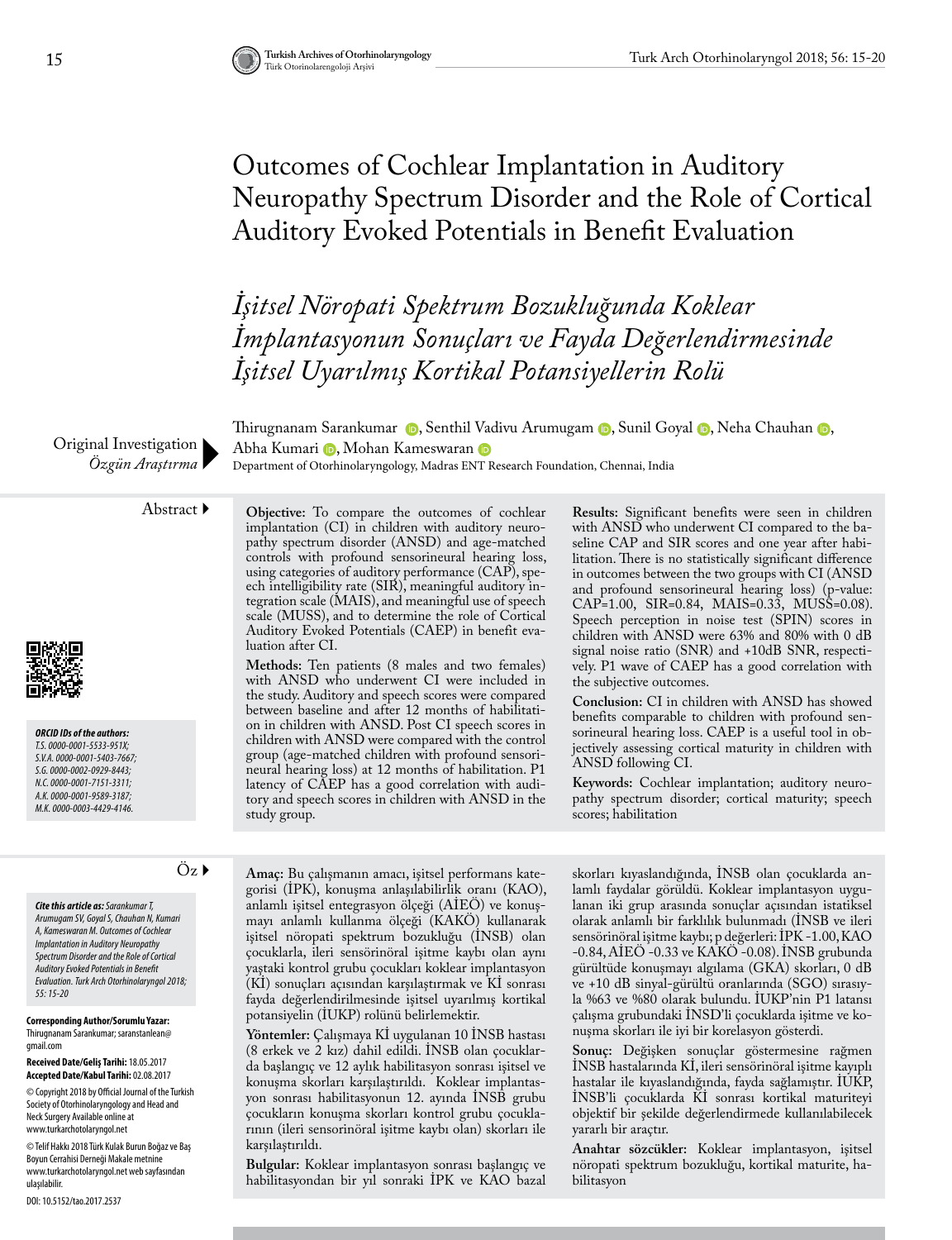# **Introduction**

Auditory neuropathy spectrum disorder (ANSD) or auditory dys-synchrony is a condition where otoacoustic emissions (OAE) and/or cochlear microphonics are present, and auditory brainstem responses (ABR) and acoustic reflexes are absent or abnormal (1-4). The pure tone audiogram of patients with ANSD may range from normal to profound hearing loss (1). Patients with normal pure tone thresholds may have poor speech discrimination scores. Speech recognition in patients with ANSD is poor than expected for the pure tone thresholds, and speech recognition in noise scores is also poor compared with the patients with sensorineural hearing loss (1, 2, 5). It can occur at any age, from childhood to advanced age. Neonatal hyperbilirubinemia and birth asphyxia have been suggested as the main risk factors in these children (6).

Fernandes et al. (6) showed that cochlear implantation (CI) in people with ANSD helps in improving the detection of speech sounds and the recognition of words and sentences, but still many people with ANSD have difficulty in speech perception in noisy conditions. A cochlear implant directly stimulates the auditory spiral ganglion cells and partially replaces the functions of the auditory air cells, thereby helping in neural synchrony and improved hearing outcomes (7-12). Approximately 20% of patients with ANSD have metabolic disturbances like anoxia, hyperbilirubinemia, and infections. Multiple handicaps are possible with these etiologies.

Habilitation after CI and behavioral assessments are difficult in these patients. Objective evaluation like cortical auditory evoked potentials (CAEP) would be of benefit in assessing the outcome after CI in these children. Previously, CAEP have been used in estimating the hearing threshold of patients with sensorineural hearing loss and of those with ANSD (13).

The aim of our study is to analyze the outcomes of CI in patients diagnosed with ANSD and to compare the outcomes with age-matched control group (children with profound sensorineural hearing loss who underwent CI), and to determine the role of CAEP in evaluating the benefits of CI in patients with ANSD.

# **Methods**

Our study is a retrospective one conducted in patients who received a CI between 2012 and 2014. The patients were selected from the cochlear implantation database maintained at our institution. The ethical committee of our institution has reviewed and approved the study (Reference number-MERF/ EC-JUL.15/03). Informed consent was obtained from all the patients or their legal guardians included in the study group. Patients with ANSD who underwent CI between 2012 and 2014 were included. Patients with severe inner ear malformations on imaging and incomplete habilitation after CI were excluded.

All patients who underwent CI were enrolled in the one year habilitation training (2 classes per week) in our institution training center. Fourteen patients who were diagnosed with ANSD underwent CI from 2012 to 2014. One child with severe inner ear malformation i.e., Michel's deformity with hypoplastic cochlear nerve on the left side, and Mondini deformity on right side, was excluded. Three patients did not complete the habilitation training citing personal reasons and were excluded from the study. The remaining 10 patients were included in the study group. The demographic and clinical details of 10 patients are described in Table 1.

The control group was selected from the CI database from our institute. Ten age-matched children with profound sensorineural hearing loss who underwent CI between 2012 and 2014 with normal inner ear anatomy were randomly selected as controls.

#### **Categories of auditory performance (CAP)**

Categories of auditory performance (CAP) is used to measure the auditory performance of a child after CI (14). The scores range from 0 to 7; they represent the hierarchical scale of auditory perceptive ability and are described in Table 2.

| Sr.No.         | Age<br>Years) | Sex | Risk factor for<br>hearing loss | Imaging                            | <b>OAE</b> | ABR    | Side  | Implant model |
|----------------|---------------|-----|---------------------------------|------------------------------------|------------|--------|-------|---------------|
| $\mathbf{1}$   | 1.5           | M   | Nil                             | Normal                             | Present    | Absent | Right | Medel pulsar  |
| 2              | 2             | M   | Neonatal kernicterus            | Normal                             | Present    | Absent | Right | Medel sonata  |
| 3              | 2             | M   | Family history                  | Bulbous internal<br>auditory canal | Present    | Absent | Right | Medel pulsar  |
| $\overline{4}$ | 3             | M   | Neonatal jaundice               | Normal                             | Present    | Absent | Right | Medel pulsar  |
| 5              | 3             | M   | Neonatal jaundice               | Normal                             | Present    | Absent | Right | Medel sonata  |
| 6              | 4             | F   | Nil                             | Normal                             | Present    | Absent | Right | AB HiRes 90K  |
|                | 5             | F   | Ni1                             | Normal                             | Present    | Absent | Right | Medel sonata  |
| 8              | 6             | M   | Nil                             | Normal                             | Present    | Absent | Right | AB HiRes 90K  |
| 9              | 6             | M   | Ni1                             | Normal                             | Present    | Absent | Right | Medel pulsar  |
| 10             | 6             | M   | Nil                             | Normal                             | Present    | Absent | Right | Medel sonata  |

**Table 1.** Demographic details for children with auditory neuropathy spectrum disorder who underwent cochlear implantation

OAE: otoacoustic emission; ABR: auditory brainstem response; IAC: internal auditory canal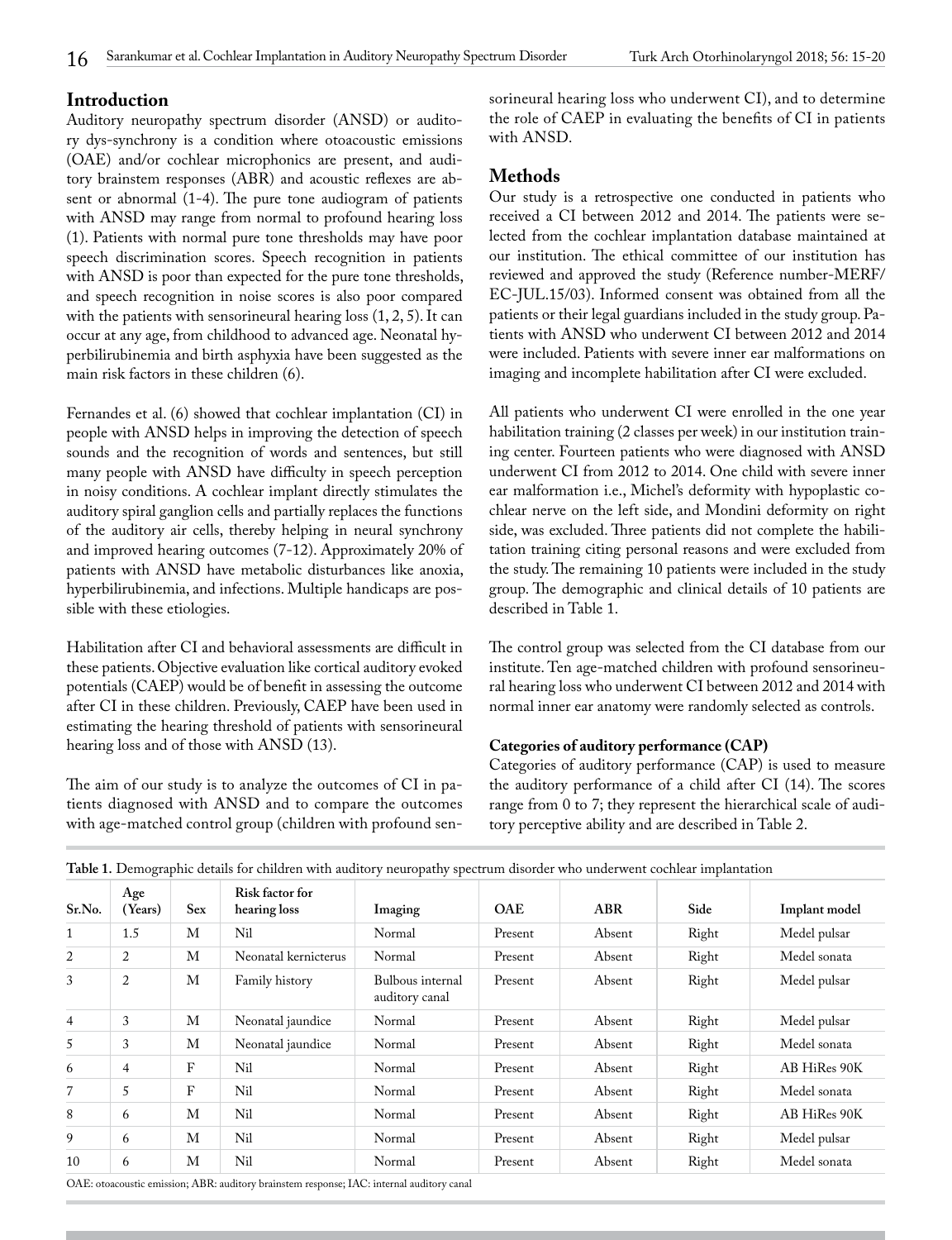# **Speech intelligibility rate (SIR)**

Speech intelligibility rate (SIR) is used to measure the speech intelligibility of a child with implantation by quantifying their everyday spontaneous speech in real-life situations (15). SIR has five categories and is described in Table 3.

The parents were interviewed with questions based on different real-life situations involving the child. The child's auditory and speech production behavioral information was obtained, and meaningful auditory integration scale (MAIS) and meaningful use of speech scale (MUSS) scores were recorded.

Baseline CAP and SIR scores recorded immediately after implantation were compared with scores recorded after one year of habilitation. After completing one year of habilitation, CAP, SIR, MAIS, and MUSS scores were recorded and compared with those of age-matched children with profound sensorineural hearing loss who underwent CI (control group).

#### **Speech perception in noise (SPIN) test**

The SPIN test was performed by measuring speech discrimination scores using phonetically balanced bisyllabic words with fixed signal noise levels [0 dB signal noise ratio (SNR), +10dB SNR] in children above three years of age. Speech stimuli were set at 40dB above the speech reception threshold. Live monitored speech stimuli and speech noise were delivered via headset through same speakers. The SPIN test was applied to all the children after completing one year of habilitation after CI.

#### **Cortical auditory evoked potentials (CAEP)**

The P1 component of CAEP has been established as a marker for assessing cortical maturity. The latency of P1 wave decreases with age from birth due to persistent auditory stimulation, and it reaches 60 ms for a middle-aged adult. The clinical implication of CAEP lies in the fact that it does not require behavioral cooperation from the child. CAEP complements other audiological tests in patients who are difficult to behaviorally analyze (16). CAEP has been in use for different purposes, such as objectively estimating hearing thresholds, hearing aid fitting in children, determining cortical maturation, and predicting behavioral outcomes in children with ANSD (17).

The procedure was conducted in a sound-treated room using standardized equipment (HEARlab H1000-ACA, 2010, USA). The electrical responses were recorded from the electrodes placed over the head. The test stimulus was a recorded speech sound /g/ which has spectral emphasis in mid-frequency (18). The presentation level is at 65 dBHL. Aided CAEPs (with CI) were recorded for all the patients in the study group after completion of one year habilitation. The different parameters inferred from CAEP are latency and amplitude of P1 and morphology of the waveform. The latency of the wave P1, which is elicited using mid-frequency speech stimulus /g/, was considered for our analysis.

#### **Statistical analysis**

Statistical analysis was performed for quantitative variables in the study using Statistical Package for Social Sciences (SPSS)

### **Table 2.** Categories of auditory performance score

|   | No awareness of environmental sound          |
|---|----------------------------------------------|
|   | Awareness of environmental sounds            |
| 2 | Responds to speech sounds                    |
|   | Identifies environmental sounds              |
|   | Discriminates speech sounds                  |
| 5 | Understands phrases without lip reading      |
|   | Understands conversation without lip reading |
|   | Uses the telephone                           |
|   |                                              |

#### **Table 3.** Speech intelligibility rate

| Category 1 | Pre-recognizable words in spoken language                                                                                                                  |
|------------|------------------------------------------------------------------------------------------------------------------------------------------------------------|
| Category 2 | Connected speech is unintelligible but is developing for<br>single words                                                                                   |
| Category 3 | Connected speech is intelligible to a listener who<br>concentrates and lip reads within a known context                                                    |
| Category 4 | Connected speech is intelligible to a listener who has little<br>experience of a deaf person's speech. The listener does not<br>need to concentrate unduly |
| Category 5 | Connected speech is intelligible to all listeners. The child<br>is easily understood in everyday contexts                                                  |

for Windows (version 17.0; Chicago, IL, USA). The Wilcoxon signed-rank test and Mann-Whitney U-test were used to compare the data between same group and two different groups after intervention. The Spearman's correlation test was used to correlate the subjective and objective (P1, CAEP) outcome parameters.

#### **Results**

Ten patients (8 males, 2 females) were included in the study group. The mean age of the children was 3.8 years (1.5 years to 6 years). Five patients had idiopathic etiology, four patients had history of neonatal jaundice, and one patient had birth asphyxia. Ten age-matched children (8 males, 2 females) who underwent CI for profound sensorineural hearing loss were included in the control group.

High-resolution computed tomography and magnetic resonance imaging of temporal bone, internal auditory canal, and brain were done for all the children. Out of them, nine patients showed normal inner ear and vestibulo-cochlear nerves on imaging, and one child had bulbous internal auditory canal. All 10 children in the control group showed normal inner ear and vestibulo-cochlear nerves on imaging.

Table 4 shows the CAP and SIR scores of each patient in the ANSD group at baseline and after 12 months of habilitation. Baseline CAP and SIR scores were compared with CAP and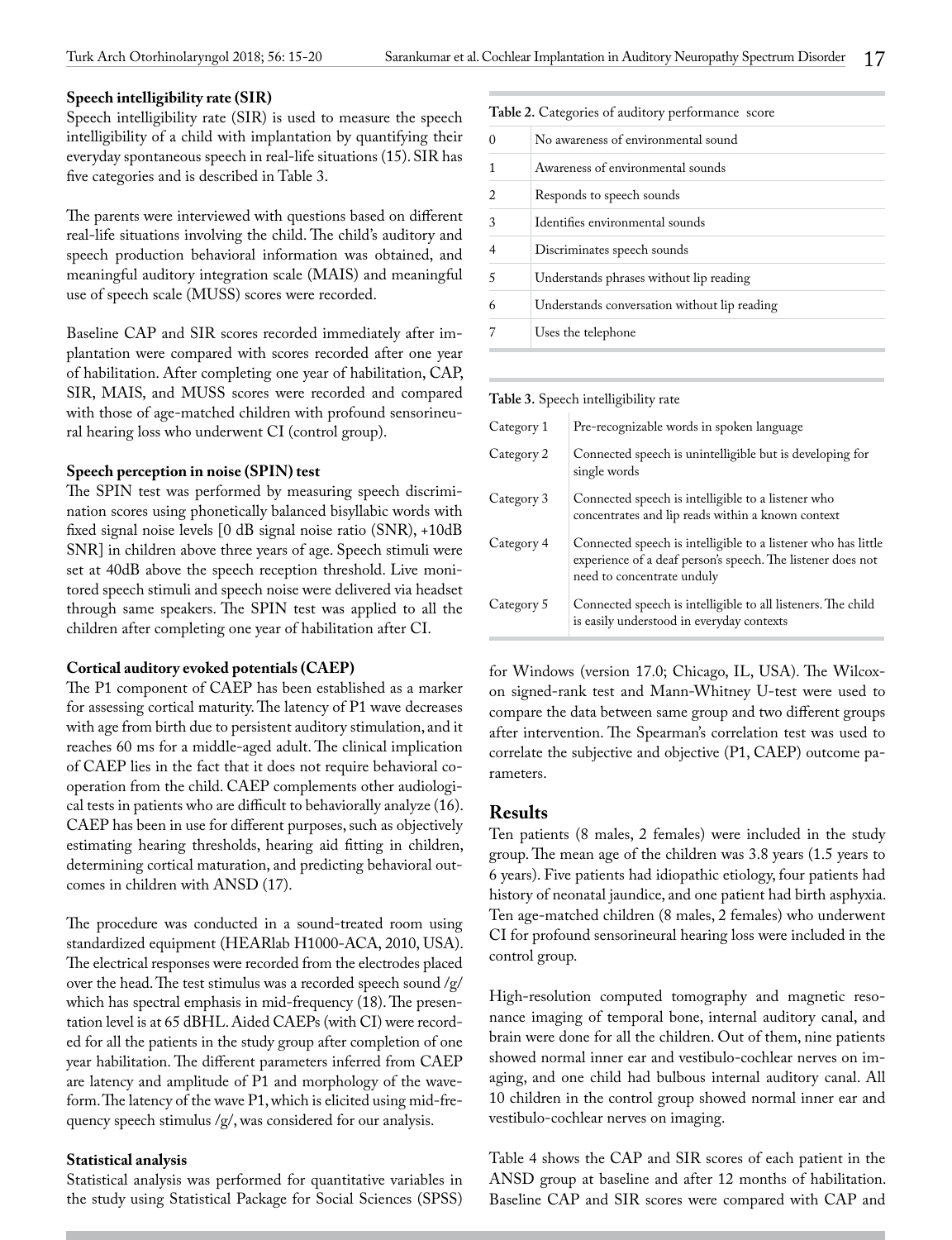| No. | <b>Baseline CAP</b> | <b>Baseline SIR</b> | CAP 12M | <b>SIR 12M</b> |
|-----|---------------------|---------------------|---------|----------------|
| 1.  | $\mathbf{0}$        | $\mathbf{1}$        | 5       | $\overline{2}$ |
| 2.  | $\Omega$            | $\mathbf{1}$        | 5       | 5              |
| 3.  | 2                   | $\mathbf{1}$        | 5       | $\overline{4}$ |
| 4.  | $\mathbf{0}$        | $\mathbf{1}$        | 5       | $\overline{4}$ |
| 5.  | 1                   | $\mathbf{1}$        | 5       | 3              |
| 6.  | $\mathbf{1}$        | $\mathbf{1}$        | 5       | $\overline{4}$ |
| 7.  | 1                   | 1                   | 5       | 4              |
| 8.  | 2                   | $\mathbf{1}$        | 6       | 4              |
| 9.  | 2                   | $\mathbf{1}$        | 4       | $\overline{2}$ |
| 10. | 0                   | 1                   | 5       | 1              |

**Table 4.** CAP and SIR scores in the ANSD group at baseline and at 12 months

**Table 6.** SPIN scores in children with ANSD at 12 months after CI with 0 dB and +10 dB SNR and latency of P1 wave in children with ANSD at 12 months after CI

| No. | <b>SPIN Scores</b><br>$0$ dB SNR (in %) | <b>SPIN Scores</b><br>+10 dB SNR (in $%$ ) | P1 LATENCY (ms) |
|-----|-----------------------------------------|--------------------------------------------|-----------------|
| 1.  | 65                                      | 80                                         | 46              |
| 2.  | 70                                      | 85                                         | 58              |
| 3.  | 65                                      | 80                                         | 42              |
| 4.  | 70                                      | 90                                         | 52              |
| 5.  | 60                                      | 75                                         | 45              |
| 6.  | 65                                      | 85                                         | 48              |
| 7.  | $70\,$                                  | 85                                         | 62              |
| 8.  | 65                                      | 80                                         | 38              |
| 9.  | 50                                      | 65                                         | 132             |
| 10. | 55                                      | 75                                         | 78              |

SPIN: speech perception in noise; ANSD: auditory neuropathy spectrum disorder; CI: cochlear implantation; dB: decibel; SNR: signal noise ratio; Ms: milliseconds

and MUSS scores after 12 months of habilitation in 10 ANSD patients were compared with age-matched controls using the Mann-Whitney U-test. There is no statistically significant difference in outcomes between these two groups (p-value: CAP=1.00, SIR=0.84, MAIS=0.33, MUSS=0.08). Outcomes of CI in children with ANSD are comparable with children with profound cochlear loss, and therefore CI has a definite role in regaining hearing and development of speech in children with ANSD.

Mean SPIN test scores after 12 months of habilitation at 0 dB and +10 dB SNR were 63% and 80%, respectively. Table 6 shows SPIN scores of all children in ANSD group at 0 dB and +10 dB SNR. SPIN test scores were correlated with latency of P1 component of CAEP using Spearman's correlation test. The correlation coefficient (R) ranges from −1 (strong negative correlation) to +1 (strong positive correlation). There is no statistically significant correlation between P1 latency and SPIN scores at 0dB (R value −0.13) and +10dB (R value −0.09) SNR. Figure 1, 2 shows the correlation pattern for P1 latency and SPIN scores at 0dB SNR and +10dB SNR, respectively.

The latency of P1 wave of aided CAEP done at 12 months post habilitation using mid-frequency speech stimulus /g/ was analyzed. The mean P1 latency was 60.1 ms. The correlation between the P1 latency and CAP, SIR, MAIS, and MUSS scores of each child was calculated using Spearman's correlation. The R value for CAP, SIR, MAIS, and MUSS with P1 latency were-0.78, −0.29, −0.84, and −0.53, respectively. There is a strong negative correlation between P1 wave latency and outcomes scores. Auditory scores (CAP, MAIS) have a better correlation than the speech scores (SIR, MUSS) with latency of P1 wave. The latency of P1 wave of CAEP for each patient in the ANSD group is showed in Table 6.

SIR: speech intelligibility rate; 12M: after 12 months of habilitation

ANSD: auditory neuropathy spectrum disorder; CAP: categories of auditory performance;

**Table 5.** CAP, SIR, MAIS, and MUSS scores at 12 months in the ANSD group and control group

| No. | <b>ANSD Group</b> |                   |                    |                    | Control Group  |                   |                    |                    |
|-----|-------------------|-------------------|--------------------|--------------------|----------------|-------------------|--------------------|--------------------|
|     | <b>CAP</b><br>12M | <b>SIR</b><br>12M | <b>MAIS</b><br>12M | <b>MUSS</b><br>12M | CAP<br>12M     | <b>SIR</b><br>12M | <b>MAIS</b><br>12M | <b>MUSS</b><br>12M |
| 1.  | 5                 | $\overline{2}$    | 36                 | 21                 | 5              | 3                 | 38                 | 32                 |
| 2.  | 5                 | 5                 | 34                 | 29                 | 5              | $\overline{4}$    | 40                 | 30                 |
| 3.  | 5                 | $\overline{4}$    | 36                 | 24                 | 5              | 3                 | 35                 | 24                 |
| 4.  | 5                 | $\overline{4}$    | 34                 | 26                 | 5              | $\overline{2}$    | 32                 | 24                 |
| 5.  | 5                 | 3                 | 36                 | 24                 | 5              | $\overline{4}$    | 36                 | 26                 |
| 6.  | 5                 | $\overline{4}$    | 39                 | 22                 | 5              | 3                 | 36                 | 24                 |
| 7.  | 5                 | $\overline{4}$    | 32                 | 24                 | 6              | 5                 | 36                 | 24                 |
| 8.  | 6                 | 4                 | 38                 | 32                 | $\overline{4}$ | $\overline{2}$    | 32                 | 25                 |
| 9.  | $\overline{4}$    | 2                 | 31                 | 12                 | 5              | 3                 | 38                 | 33                 |
| 10. | 5                 | $\mathbf{1}$      | 30                 | 20                 | 5              | $\overline{4}$    | 36                 | 28                 |

ANSD: auditory neuropathy spectrum disorder; CAP: categories of auditory performance; SIR: speech intelligibility rate; MAIS: meaningful auditory integration scale; MUSS: meaningful use of speech score; 12M: after 12 months of habilitation

SIR scores after 12 months of habilitation using the Wilcoxon signed-rank test. There is a statistically significant difference in CAP and SIR scores recorded immediately after the implantation and after 12 months of habilitation (p-value for CAP=0.005, SIR=0.007). Hence CI in children with ANSD provides significant audiological and speech outcomes (p-value <0.05 is significant) if habilitation training is given at least for one year.

Table 5 shows CAP, SIR, MAIS, and MUSS scores of each patient in the ANSD group and control group. CAP, SIR, MAIS,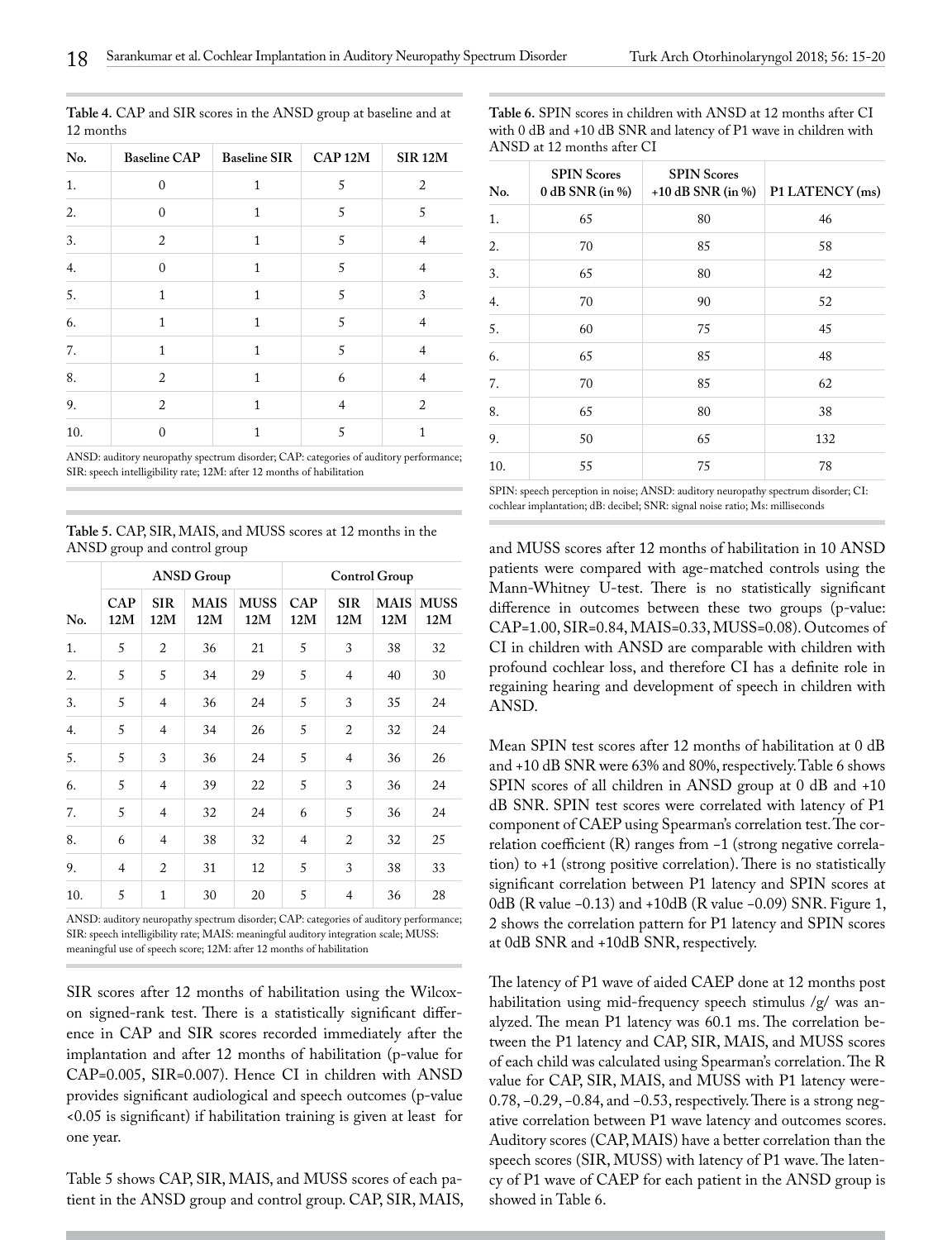

Figure 1. Correlation between latency of P1 of CAEP and Speech In Noise (SPIN) scores at 0 dB SNR



Figure 2. Correlation between latency of P1 of CAEP and Speech In Noise (SPIN) scores at +10 dB SNR

# **Discussion**

Cochlear implantation has revolutionized the treatment of children with profound sensorineural hearing loss. There are enough scientific data to show the benefits of hearing perception skills and speech language development in children with CI. However, there is no consensus yet on how and when children with ANSD achieve hearing and speech development and the factors affecting it. One study showed patients diagnosed as ANSD having progressive deterioration in speech identification scores (SIS) despite of good pure tone thresholds, which may be due to progressive neural degeneration or neural dys-synchrony (19). Our study shows that CI in ANSD children provides significant benefit in hearing perception and speech outcomes at one year. Also, the benefits in hearing and speech outcomes after CI in children with ANSD are comparable with children having profound cochlear loss. However, long-term benefit assessment in these children is needed to determine the progressive and sustained benefit of CI in children with ANSD.

In our study, one child who was performing well for six months had deteriorated at the end of first year. On evaluation, the child had significantly increased P1 latency when compared to others. Hence, long-term outcomes and performance in background noise have become a concern for cochlear implantation in children with ANSD. Stringent parameters, such as open-set word and sentence recognition tests, and the SPIN test, can identify the deficient areas to be focused in ANSD children undergoing cochlear implantation. Dorman et al. (20) showed that scores for hearing in noise test (HINT) in patients with profound sensorineural hearing loss who underwent CI were within +/− 1 standard deviation of mean scores of those with normal hearing. In our study, the SPIN test in 10 ANSD patients showed mean scores of 63% and 80% at 0 dB and +10 dB SNR, respectively.

The P1 component of CAEP reflects the auditory cortical maturity. The latency of P1 component of CAEP has a good negative correlation with hearing and speech scores (CAP, SIR, MAIS, and MUSS). CAEP can be used to complement these scores in after CI assessment in children with ANSD and will be very useful in situations where subjective evaluation is difficult. However, to know the true benefit of CI in ANSD, SPIN scores are to be compared between children with CI for profound cochlear loss and ANSD.

Auditory cortical maturity assessment is developing as a useful parameter after CI assessment. Guo et al. (21) showed a good correlation between Mandarin early speech perception scores and CAEP scores. Our study established a strong correlation between P1 latency and outcome assessment scores (CAP, SIR, MAIS, and MUSS). Subjective evaluations like different speech perception tests reflect the cortical maturity of an individual, whereas more objective evaluation like CAEP evades the inter-observer variability. Also assessing speech perception abilities in a very young child and children with autism, mental retardation, and other handicaps is very difficult. In these situations, CAEP can be used as a tool to assess cortical maturity for speech perception. Alvarenga et al. (22) also proved in his study that latency of P1 component correlated to the period of auditory deprivation, and it also served as the predictor of speech perception performance of children with CI. A comprehensive analysis of P1 wave of CAEP for speech stimulus covering all frequencies and correlating it with SPIN word and sentence tests would give us a clear picture in analyzing the benefit of CI in patients with ANSD. Such detailed analysis would be practically applicable in daily life.

The limitations of our study are a small sample size and short duration of follow-up. SPIN was not conducted for children with profound sensorineural hearing loss (control group) who underwent CI.